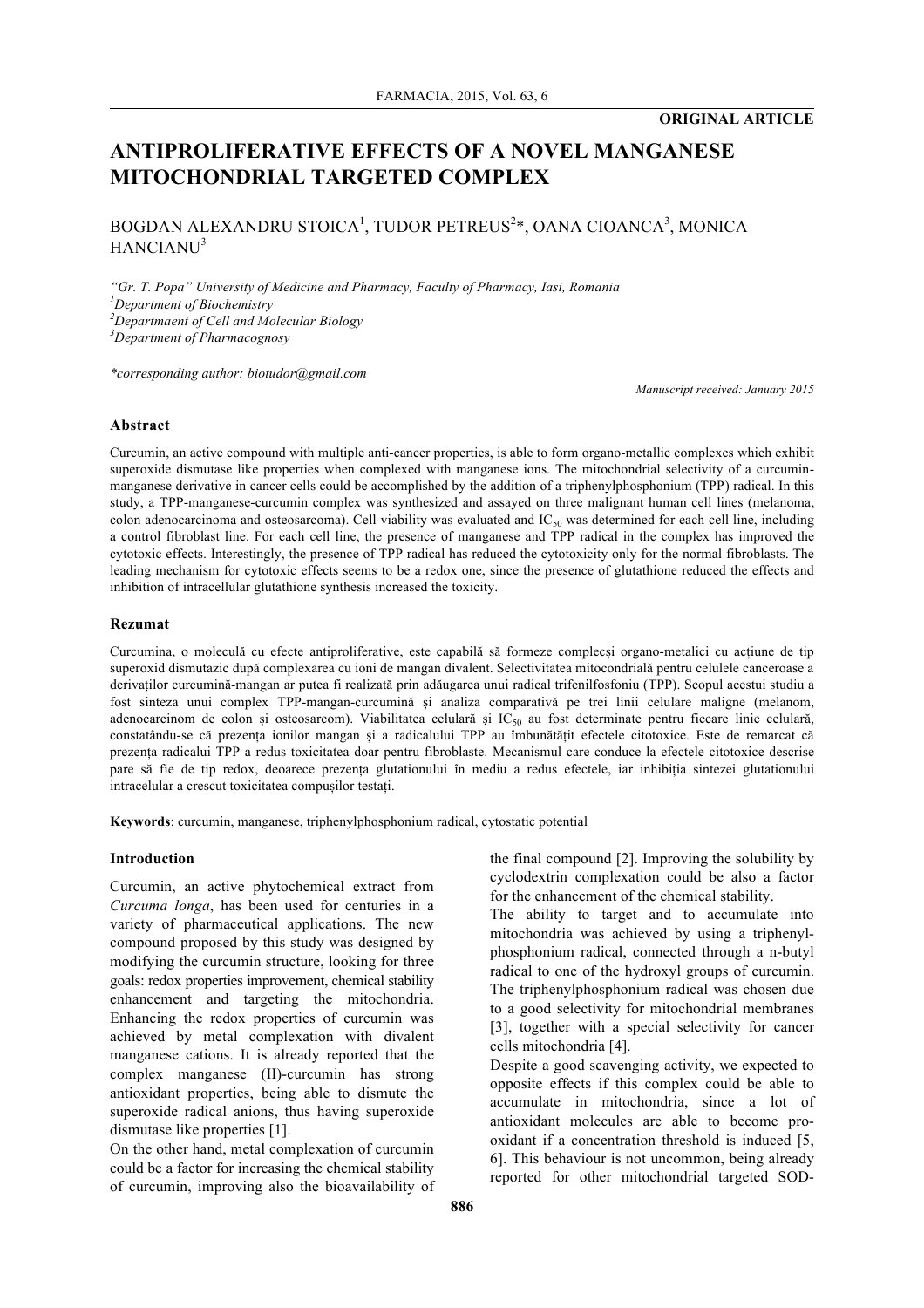mimics [7]. Moreover, a potential selectivity for cancer cells mitochondria was expected, since many solid tumours have a more negative mitochondrial membrane potential compared to their normal counterparts [8].

## **Materials and Methods**

## *Physical measurements*

The elemental analyses of the synthesized complexes were performed on a 240 Perkin Elmer elemental analyser. The manganese content of the final complex was estimated using standard procedures after decomposing the complex with *aqua regia* followed by concentrated sulfuric acid.

The FT-IR spectra were recorded in KBr pellets on a DIGILABFTS 2000 spectrometer. <sup>1</sup>H-NMR spectra were recorded at room temperature on a Bruker Avance DRX-400 spectrometer (400 MHz) as solutions in dimethyl sulfoxide (DMSO), and chemical shifts are reported in ppm and referenced to tetramethylsilane TMS as internal standard. Spectral data (FTIR, NMR) were compatible with the final structure of the complex.

*Chemical synthesis of TPP-manganese-curcumin*

Curcumin (C) (1,7-bis[4-hydroxy-3-methoxyphenyl]- 1,6-heptadiene-3,5-dione), (4-bromobutyl) triphenylphosphonium bromide, manganese (II) acetate were obtained from Sigma-Aldrich (USA).

Synthesis of Mn-C complex was performed according to literature [1]: briefly, 1.65 g of manganese (II) acetate in 10 mL ethanol was added dropwise to the solution of curcumin (2.4 g in 150 mL ethanol) and the mixture was allowed to reflux for 3 hours, at 60°C, under nitrogen gas. The final red-brown powder was filtrated and washed three times with cold ethanol.

Synthesis of TPP-Mn-C: A 60% dispersion of NaH (84 mg, 2.1 mmol) in oil was washed with pentane three times, and the solid residue dried in vacuum. Dry N,N-dimethylformamide (4 mL) was then added, and the resultant suspension was stirred for 15 min at room temperature. A solution of Mn-C (854 mg, 1.76 mmol) in dry N,N-dimethyl-formamide (6 mL) was then added dropwise *via* a cannula. The resultant solution was stirred for 90 min at room temperature, and a solution of (4-Bromobutyl)-triphenylphosphonium bromide (842 mg, 1.76 mmol) in N,N-dimethylformamide (6 mL) was then added dropwise. A brown precipitate formed, which was left under continuous mixing at room temperature for 48 h, under nitrogen gas. The final precipitate was filtrated and washed three times with cold ethanol.

IR (KBr) (cm<sup>-1</sup>): 3402 (O-H), 2928 (alkene C-H), 2854 (alkane C-H), 1625 (C=O ketone), 1510 (aromatic C=C), 1260 (C-O), 1438 (aromatic C-H). 1 <sup>1</sup>H NMR (d-DMSO): broad spectrum. Yield:  $67.8\%$ , Anal. Calc. for C<sub>45</sub>H<sub>48</sub>BrMnO<sub>8</sub>P (M.W. 882.67): C, 61.23; H, 5.48; Mn, 6.22. Found: C, 60.11; H, 5.26; Mn, 6.10.

Stock solutions of 10 mM curcumin (C) and curcumin derivatives (Mn-C and TPP-Mn-C) were prepared in DMSO and stored at -80°C.

*Solubility evaluation*

All the solubility tests were performed according to literature data [9], using different concentrations of complexes. The calibration curves were obtained by spectrophotometric analysis of solutions at 450 nm (the wavelength where both complexes present a maximum of absorption). Samples of complexes in quantities exceeding their solubility were ultrasonicated for 10 minutes and shaken at room temperature for 72 hours. After filtration (0.22 µM Millipore filters), all the saturated solutions were spectrophotometrically analysed at 450 nm.

In order to increase the solubility of Mn-C and TPP-Mn-C, several cyclodextrins were tested (typical α, β and γ cyclodextrins, 2-hydroxypropylβ-cyclodextrin and monochlorotriazinyl-β-cyclodextrin) and the best results were obtained by using monochlorotriazinyl-β-cyclodextrin (MCT-β-CD). After the addition of MCT-β-CD (2:1 molar ratio with the tested compounds) in DMSO, the solubility of the tested compounds increased about 1000 times. Testing MCT-β-CD alone in cell cultures showed no toxicity when the same concentrations were used. In solid form the compounds are stable for at least one month. When dissolved in DMSO, the biological activity decreased significantly after 24 hours, at room temperature.

*Measurement of SOD-mimic proprieties*

The SOD assay was carried out using a chemiluminescence method which measures the capacity of the tested compounds to inhibit the light emission from the system xanthine oxidaseallopurinol-lucigenin [10]. Briefly, 100 µL of micromolar solutions of Mn-C and TPP-Mn-C (made from the stock solutions by diluting with phosphate buffer saline (PBS) at pH 7.4) were automatically added and mixed with 700 µL allopurinol-xanthine oxidase-lucigenin system in PBS at pH 7.4: xanthine oxidase (8 mU/mL), allopurinol (125  $\mu$ M), lucigenin (25  $\mu$ M), Tween 20 (4.5 mM), catalase (300 U/ml) and EDTA (0.1 mM). *Cancer cell cultures ± glutathione (GSH)/ buthionine sulfoximine (BSO)*

C, Mn-C and TPP-Mn-C were assayed at different concentrations  $(1-100 \mu M)$  following different conditions on three malignant cell lines: HOS (human osteosarcoma cells), HT 29 (human colon cancer cells), A375 (human melanoma cells). Human fibroblast cells (NHDF) were used as normal control. All the cell lines were purchased from Cell Lines Service CLS (Germany). Cells were grown in Dulbecco's Modified Eagle Medium (DMEM) supplemented with 10% foetal bovine serum (FBS), 2% sodium pyruvate, non-essential amino acids (2 mM), penicillin (100 units/mL),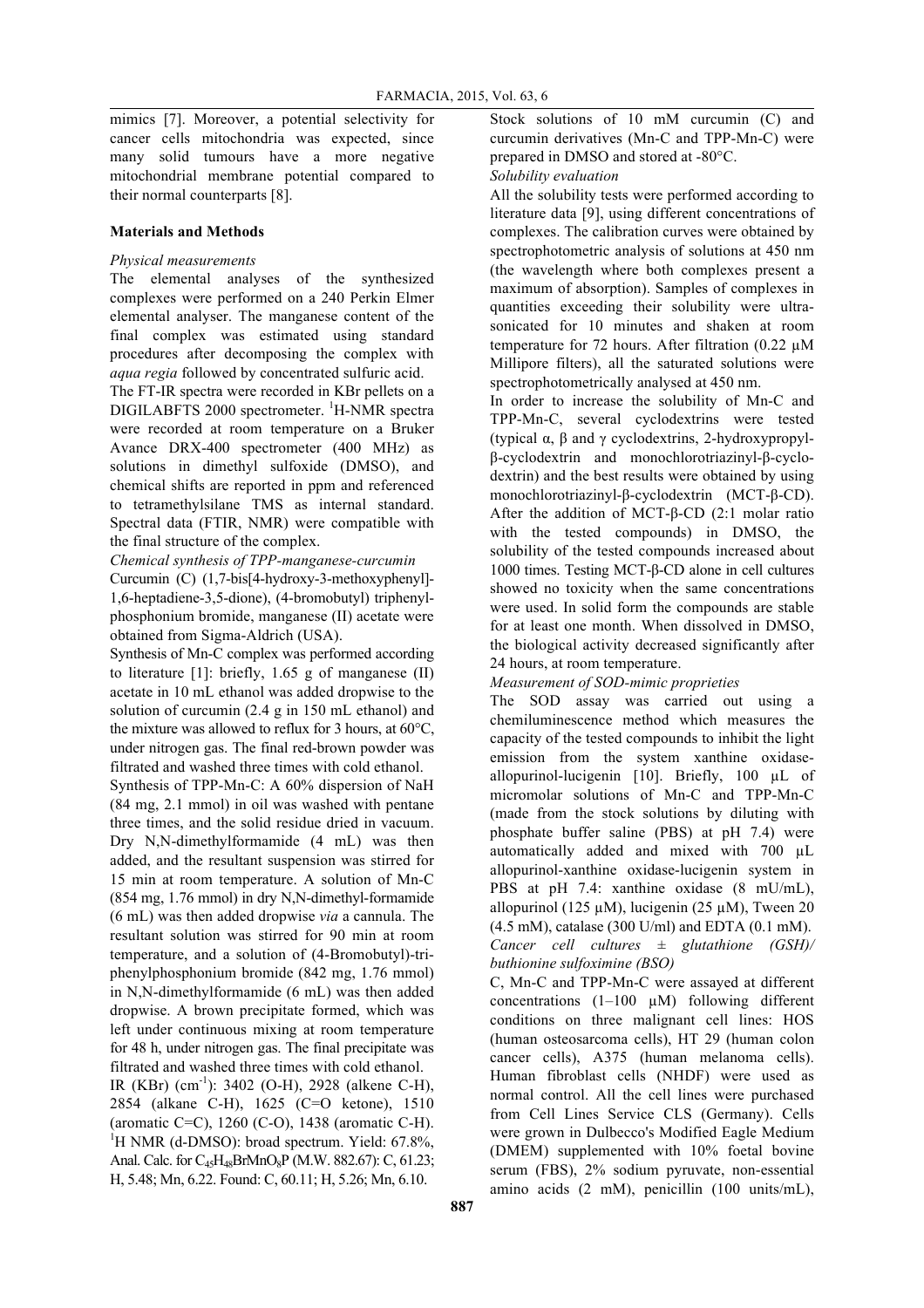streptomycin (100 mg/mL), and glutamine (4 mM). After achieving 70% confluence at 37°C in a humidified atmosphere of  $5\%$  CO<sub>2</sub> and  $95\%$  air, cells were detached with trypsin-EDTA, counted and placed in 96-wells plates at a density of  $2x10^4$  cells/well.

In order to prove the mechanism of action, the compounds were tested alone or in the presence of glutathione (GSH) and buthionine sulfoximine (BSO) a cellular glutathione synthesis inhibitor. Cells were depleted of glutathione (GSH) content by two hours treatment with 1 mmol/L buthionine sulfoximine (BSO, Sigma Chemical) dissolved in culture medium. Similarly, GSH levels in the cells were enhanced after treatment with GSH (5 mmol/L) for 2 hours, according to a published protocol [11]. *MTT viability testing*

Cellular viability was monitored by MTT (3-(4,5 dimethylthiazol-2-yl)-2,5-diphenyltetrazolium bromide) test, as previously described [12]. After seeding cells in 96-well dishes, 48 hours of contact between cells and compounds at different concentrations

were allowed. A MTT solution (0.3 mg/mL) was added to each well for 4 hours at 37°C. After removal of the supernatant, 200 µL DMSO was added and the absorbance was read at 570 nm. All assays were performed in triplicate.

## **Results and Discussion**

#### *Measurement of SOD-mimic properties*

Using the allopurinol-xanthine oxidase-lucigenin chemiluminescence enhanced system, we tested four manganese compounds: Mn-C, TPP-Mn-C,  $MnCl<sub>2</sub>$  as a simple superoxide scavenger and EUK-8-[manganeseN,N' -bis(salicylidiene)ethylenediamine chloride] as a reference SOD-mimic. The percentages of superoxide inhibition were calculated at pH 7.4 and 10.1. The results demonstrated good superoxide anion scavenging activity for all the tested compounds (Table I) and only a minor decrease in activity was observed if the triphenylphosphonium radical was attached to the manganese curcumin complex.

**Table I**

SOD-like activity for the tested compounds, using the xanthine oxidase-allopurinol-lucigenin method

| $IC_{50}$ MnCl <sub>2</sub> ( $\mu$ M) | IC <sub>50</sub> EUK-8 ( $\mu$ M) | $IC_{50}$ Mn-C ( $\mu$ M) | IC <sub>50</sub> TPP-Mn-C ( $\mu$ M) |
|----------------------------------------|-----------------------------------|---------------------------|--------------------------------------|
| $2.92 \pm 0.2$                         | $1.16 \pm 0.11$                   | $1.22 \pm 0.12$           | $1.29 \pm 0.11$ pH $- 10.1$          |
| $2.60 \pm 0.16$                        | $1.19 \pm 0.08$                   | $1.28 \pm 0.14$           | $1.36 \pm 0.15$ pH - 7.4             |
|                                        |                                   |                           |                                      |

## *MTT viability testing*

All the tested compounds  $(C - \text{curcumin}, \text{Mn-C} - \text{C})$ manganese (II)-curcumin complex and TPP-Mn-C – n-butyl-triphenylphosphonium-manganese (II)-curcumin complex) showed antiproliferative effects for all the tested malignant cell lines (Table II). The presence of glutathione in medium (5 mM) leads to a reduced

efficacy, while BSO (1mM) has the opposite effect. The cytotoxic effects of mitocurcuminoids were also assessed in normal human fibroblast cells (NHDF) and revealed a significant lack of toxicity for this type of cells when the TPP-Mn-Complex was used ( $IC_{50} > 100 \mu M$ ).

#### **Table II**

IC50 values evaluated from 3-(4,5-dimethylthiazol-2-yl)-2,5-diphenyltetrazolium bromide (MTT) assay on four cell lines after 48 h exposure

|             |              | $IC_{50}C(\mu M)$      | IC <sub>50</sub> Mn-C ( $\mu$ M) | IC <sub>50</sub> TPP-Mn-C $(\mu M)$ |
|-------------|--------------|------------------------|----------------------------------|-------------------------------------|
| <b>HOS</b>  | no additives | $59 \pm 3^{\circ}$     | $18.5 \pm 1.2$                   | $19.6 \pm 0.4$                      |
|             | $+$ GSH 5 mM | $72.6 \pm 4.1$         | $56.9 \pm 3.3$                   | $42.1 \pm 2.4$                      |
|             | $+ BSO1$ mM  | $4.4 \pm 0.2$          | $3.8 \pm 0.1$                    | $3.7 \pm 0.1$                       |
| HT29        | no additives | $24 \pm 1.1^b$         | $16.9 \pm 0.8$                   | $9.8 \pm 0.4$                       |
|             | $+$ GSH 5 mM | $66.4 \pm 3.6$         | $46.1 \pm 2.8$                   | $30.3 \pm 1.6$                      |
|             | $+ BSO1$ mM  | $4.8 \pm 0.2$          | $5.1 \pm 0.2$                    | $4.3 \pm 0.1$                       |
| A375        | no additives | $50.1 \pm 3.1^{\circ}$ | $16.3 \pm 0.3$                   | $10.8 \pm 0.4$                      |
|             | $+$ GSH 5 mM | >100                   | $20.1 \pm 0.5$                   | $11.5 \pm 0.5$                      |
|             | $+ BSO1$ mM  | $10.1 \pm 0.5$         | $5 \pm 0.1$                      | $4.7 \pm 0.2$                       |
| <b>NHDF</b> | no additives | $51 \pm 2.8$           | $48 \pm 2.6$                     | >100                                |

HOS (human osteosarcoma cells), HT 29 (human colon cancer cells), A375 (human melanoma cells), NHDF (Human fibroblast cells) consistent with literature data:  $^{a}$  [13, 14],  $^{b}$ [15],  $^{c}$ [16].

Current results suggest that manganese complexation increased the cytotoxic effect for all the tested malignant cell lines, compared to the native curcumin. One possible explanation may consider the already reported redox properties of curcumin and the cytotoxic mechanism based on free radicals [17-19] which could be enhanced by the presence of manganese ions. Despite the proved antioxidant behaviour [20,

21], curcumin-manganese complexes could be able to act as prooxidant molecules if the concentration used is high enough. This hypothesis is supported by this study through the influence of glutathione or glutathione synthesis inhibitor, which are able to modulate in both ways the cytotoxicity of manganese complexes. Another noteworthy result is related to the presence of the triphenylphosphonium radical and the main